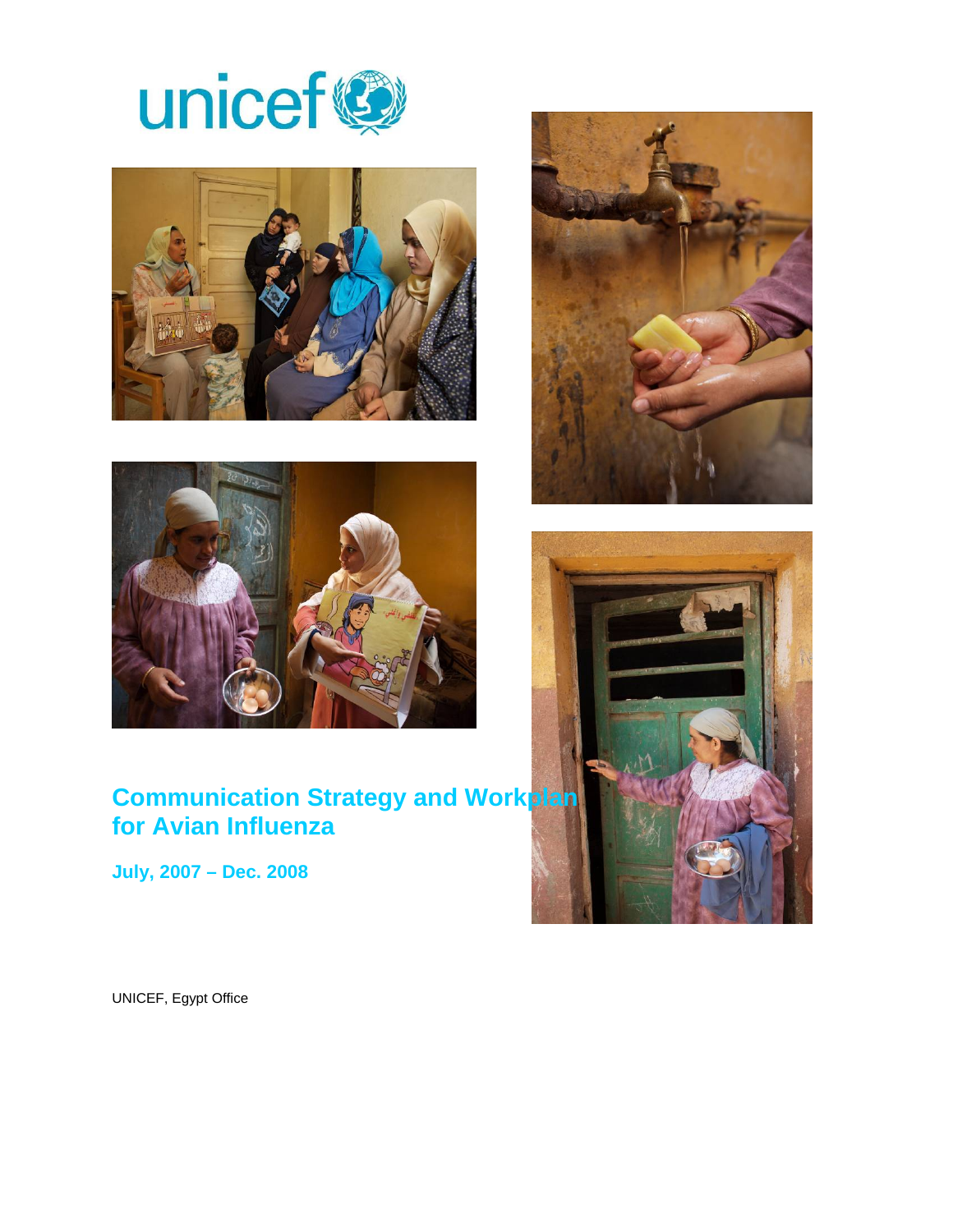# **Table of Content**

| <b>Subject</b> |                                                                                                                                                                     | Pages                               |
|----------------|---------------------------------------------------------------------------------------------------------------------------------------------------------------------|-------------------------------------|
| Ш.             | <b>Introduction and Rationale</b>                                                                                                                                   | 3                                   |
| Ш.             | <b>Objectives</b>                                                                                                                                                   | 4                                   |
| IV.            | <b>Strategies and Activities</b><br>1. Community Interventions<br>Media capacity building and targeted campaign<br>2.<br>Research<br>3.<br>4. Pandemic preparedness | 5<br>5<br>$\overline{7}$<br>9<br>10 |
| V.             | Documentation, Monitoring, and Evaluation                                                                                                                           | 10                                  |
| VI.            | <b>Limitations and Challenges</b>                                                                                                                                   | 11                                  |
| VII.           | <b>Coordination and Possible Joint Programming</b><br><b>With other UN Sister Organizations</b>                                                                     | $12 \,$                             |
| VIII.          | <b>Management of Activities</b>                                                                                                                                     | 13                                  |
| IX.            | <b>Timeline</b>                                                                                                                                                     | 14                                  |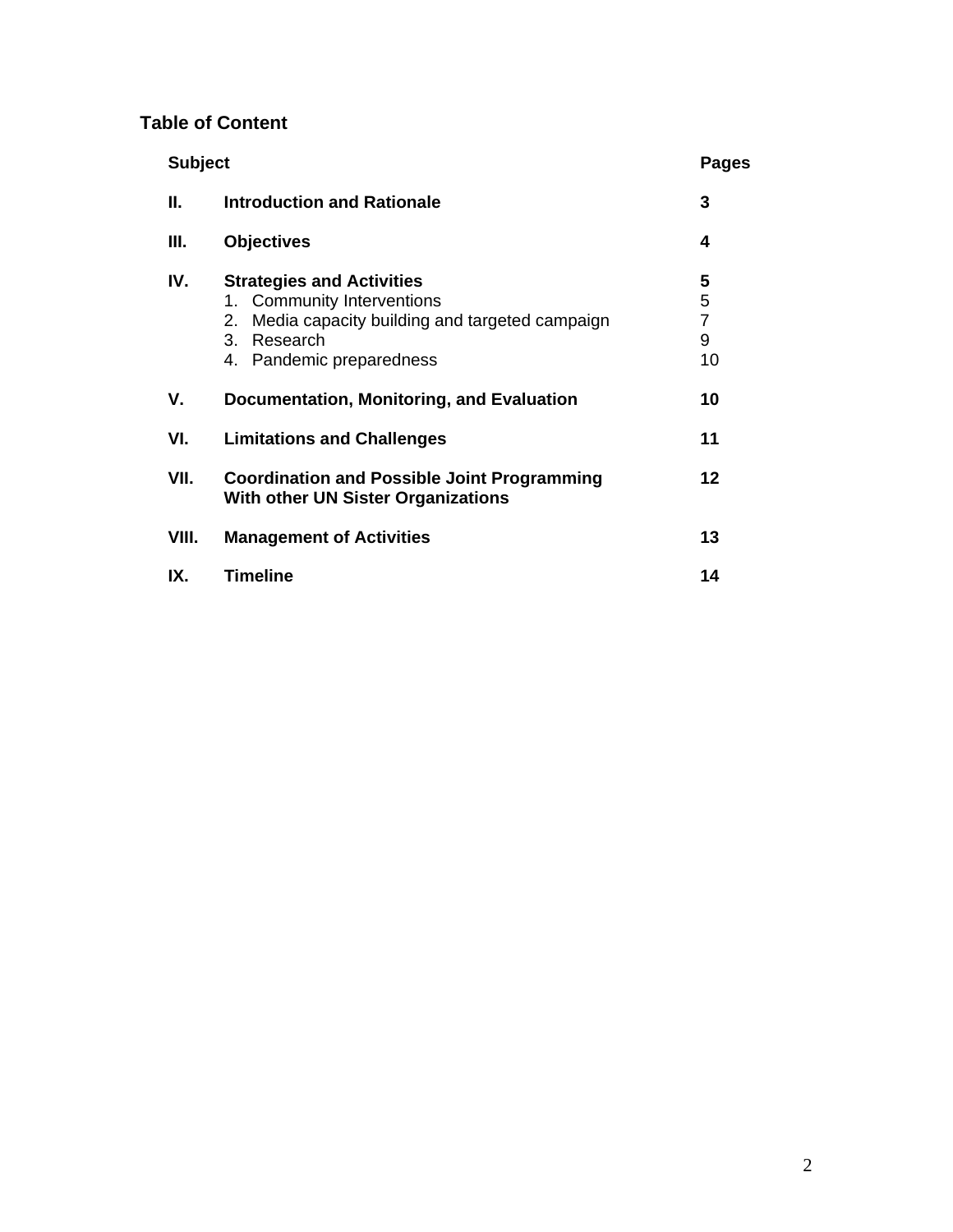### **I. Introduction and Rationale**

Avian Influenza (H5N1) is becoming be one of the serious public health threats in Egypt. With the growing number of infected human cases, the pressure on the various partners involved in this battle increases. One third (12 cases) were diagnosed with H5N1 in the last four months, out of which all were cured except for two who died<sup>1</sup>. Almost 70% of the infected cases are children and about 70% are women. The Ministry of Health and Population along with the Ministry of Agriculture and the international partners including WHO, USAID, UNICEF, FAO, Communication for Healthy Living (CHL) project and the World Bank are the main players in this area. National partners especially NGOs like the Red Crescent play an important role but less visible than that of the government.

The government has drafted a national Strategic Preparedness Plan for the Avian flu sometimes in early 2006 and a superior National Committee was formed chaired by his Excellency the Minister of Health and Population to follow up the epidemiological situation and to design a national plan to control the disease. That plan is still utilized although several changes took place since after. Another more focused communication plan was drafted by mid 2006 where all national and international partners defer to this document as the guiding tool. Yet, this needs major update to reflect the current changes and dynamics. Currently, the government is engaged in a closed exercise of preparing for pandemic plan and relevant materials which the cabinet has mandated all concerned line ministries to undertake. These referred to documents form the basis for UNICEF communication strategies for 2006 and 2007 - 2008.

Last year, UNICEF along with MOHP, State Information Services (SIS) and Communication for Healthy Living, project (USAID funded project) led the national efforts to put a national AI communication plan. The plan had two distinct components mainly, mass media (undertaken by SIS and CHL) and funded by USAID and the community mobilization part (led by MOHP and UNICEF). UNICEF intervention focused on the 7 most affected governorates and worked with NGOs such as Terres Des Homme (TDH) where all the high risk districts were targeted with social mobilization awareness campaigns as well as house to house educational activities on the villages' level. MOHP deployed more than 2500 Raidat (community health workers) who were trained to deliver key preventive and behavioral messages to achieve a minimum set of change in practices in these areas. Policy advocacy on the governorates level was also a key strategy in addition to networking with NGOs and the civil society. School children were also targeted to educate them about key preventive practices they could use to protect themselves against avian flu. Finally UNICEF sponsored a national radio campaign that was aired last year (2006). It included celebrity drama, mini drama, educational spots, children song, and Q and A talk shows and echoed the same messages disseminated on the community level.

UNICEF sponsored qualitative study to assess the outcome of the community intervention in the late 2006. This campaign showed that knowledge has "*markedly improved. Although some gaps still exist such as suspecting human disease and referral sites, washing eggs before consumption, steps required for rebreeding, yet overall improvement was evident especially in relation to the required protective measures such*  as cleaning and hand washing and keeping children away"<sup>2</sup>. While, the study highlighted

 $\overline{a}$ 

<sup>&</sup>lt;sup>1</sup> These are valid figures as of July 8, 2007

<sup>&</sup>lt;sup>2</sup> El Rabbat, Maha. "Avian Influenza Community Assessment: Focus on Backyard Poultry Breeding": Post intervention Qualitative Study. April 2007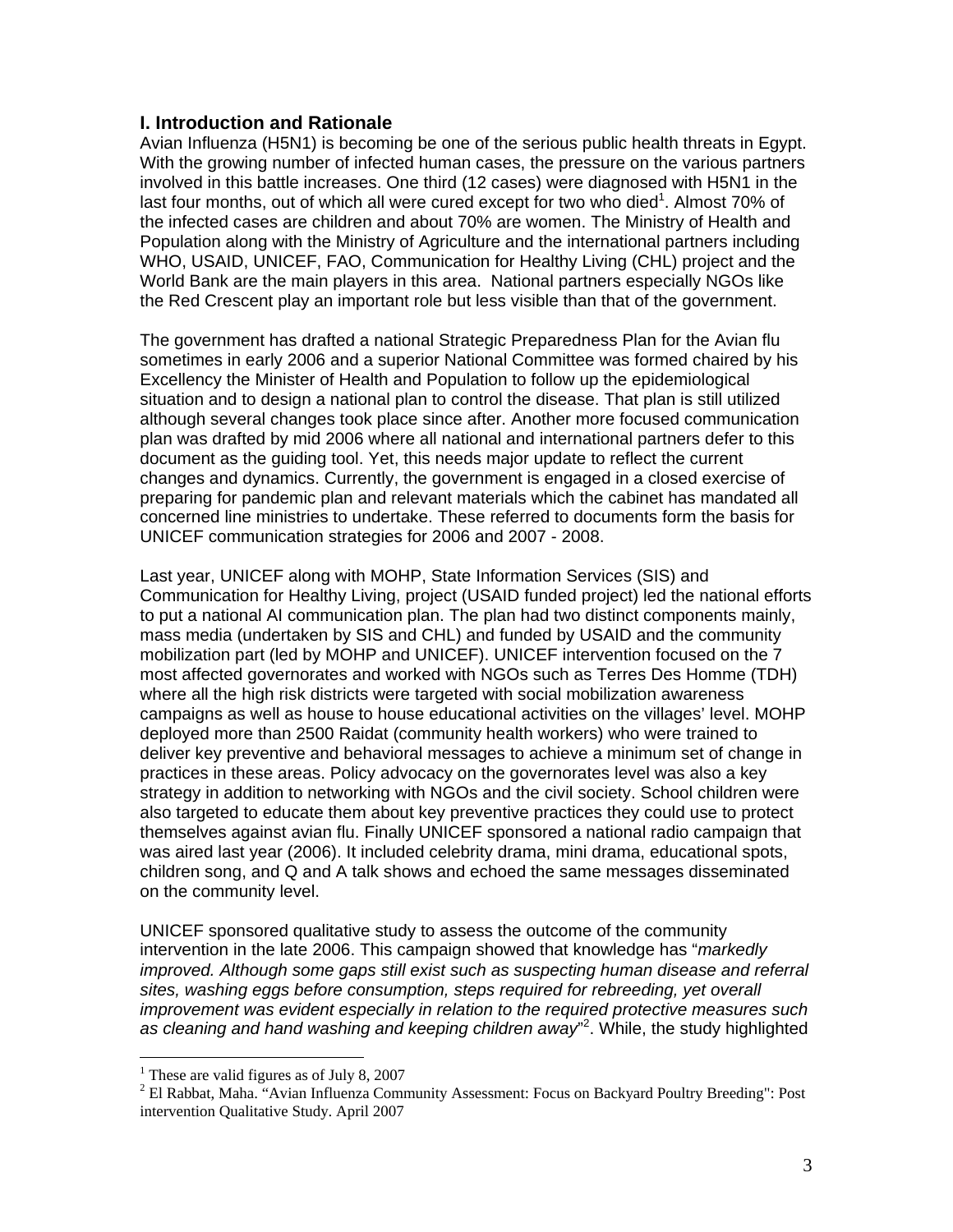the positive role of community health workers in providing needed information to the public, it also emphasized the importance of establishing a continuous effective and systematic educational program backed up with media campaigns.

UNICEF also undertook a national baseline survey in the late 2006 to asses KAP and validates assumptions related to AI. Results showed that the public has a general good knowledge of AI and its symptoms. More than 88% have been exposed to any form of AI message. Data also revealed some linkages between exposure to mass media and knowledge of AI especially as related to how to handle birds during slaughtering and cooking (58.4%) and how to protect oneself from AI (54%). Other important messages included how to identify an infected bird (49%) and what is avian flu (43.5%). Yet findings revealed a number of practices that need to be improved to match the positive level of knowledge. Although hand washing when handling birds is quite high among the survey sample (90%), a few have caged their birds (23%), separated birds from sleeping area (23%) or kept no contact with strange birds (31%). More than 20% still allow their children to play around birds and about 11% still have children help in breeding the poultry.

The above findings confirmed several lessons learned during the implementation of the last pilot in the 7 governorates. These include:

- Liaise with the media (especially highly viewed programs and channels) is a key to ensure the impact of the community message.
- the need for a tight system for monitoring and supervising the community activities,
- A strong social marketing and awareness campaign in the areas of intervention will increase and support the community intervention program
- Intensive social mobilization campaigning to support the community education is indispensable
- School program should be followed up from central and governorate level.
- Stronger linkages should be made with MOA extension workers on the village level,

### **II. Objectives**

 $\overline{a}$ 

The overall objective of UNICEF intervention in Egypt for 2007 and 2008 is to support the GOE in controlling the spread of H5N1 virus, minimize the likelihood of human exposure to infected poultry and ensure early detection of cases and to take all necessary measures to prepare for a possible pandemic<sup>3</sup>. The specific communication objectives include:

- 1. Improve knowledge of certain practices such as the risk of children playing / handling poultry and hygienic means to dispose poultry wastes.
- 2. Increase the percent of the public who believe that they could be infected by AI (i.e. increase the perception of possible risk for individuals) and / or who think that their children could be at serious risk if they handle poultry.
- 3. Decrease the percent of children playing / handling poultry in the areas of intervention
- 4. Decrease the percent of the public who purchase chicken from un-safe sources (lay merchants)

 $3$  Integrated National Plan for Avian and Human Influenza. Arab Republic of Egypt. March 2007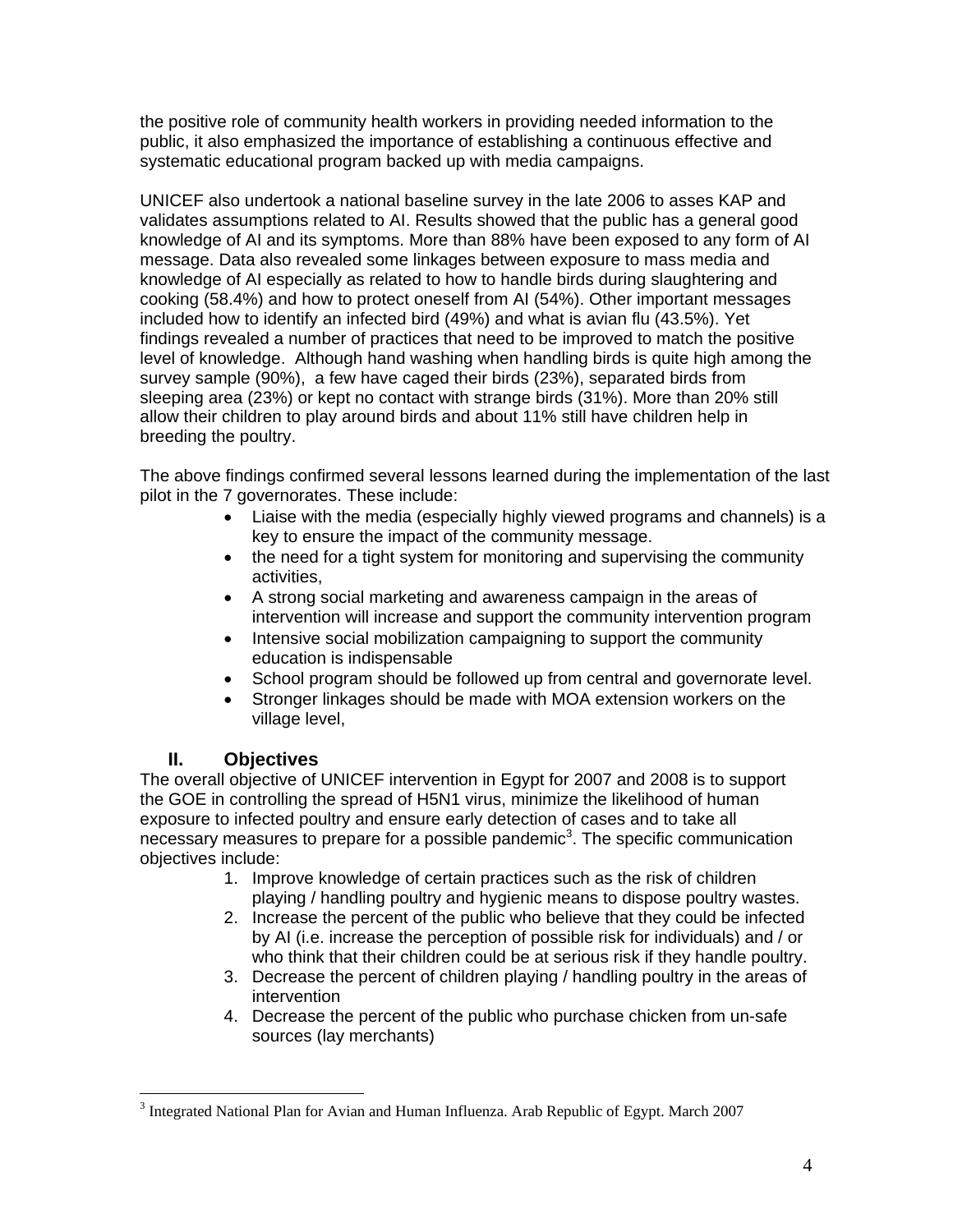5. Contribute to the preparation of behavioral messages for home care and hygiene in the case of a pandemic outbreak.

# **III. Strategies and Activities**

### 1. *Community Interventions*

For deeply rooted practices in the family, interpersonal communication remains to be the most important tool to achieve any behavioral change. Yet the experience of UNICEF last year shows that it is not an easy task especially if the problem is wide spread like the current situation in Egypt. Thus, one of the key challenges will be to institutionalize the community activities within the MOHP outreach program and to establish an effective system for monitoring and supervising these activities. It is important to note that the 22 infected governorates can not be targeted neither in the same way nor in the same level of concentration of activities but rather will be segmented to three categories depending on the rate of infection among human and the poultry. UNICEF community interventions will cover the high and the medium risk governorates totaling to 16. Overpopulated areas like Cairo and Alexandria, although the risk is recognized, will not be targeted due to lack of human capacities to conduct this effort. The following table divides the governorates in three groups based on the surveillance data of MOHP.

| <b>High Risk Governorates</b> | <b>Medium Risk Governorates</b> | <b>Low Risk Governorates</b> |
|-------------------------------|---------------------------------|------------------------------|
| <b>Delta</b>                  | <b>Delta</b>                    | <b>Suez Canal Zone</b>       |
| 1. Gharbia                    | 1. Beheria                      | 1. Suez                      |
| 2. Dakalia                    |                                 | 2. Port Said                 |
| 3. Kafr El Shiek              |                                 | 3. Ismalia                   |
| 4. Qualubia                   | <b>Upper Egypt</b>              |                              |
|                               | 2. Rural Giza                   |                              |
| 5. Sharkia                    | 3. Fayoum                       |                              |
| 6. Menofia                    | 4. Bani Sweef                   |                              |
| 7. Demiatta                   |                                 |                              |
| <b>Upper Egypt</b>            | 5. Assuit                       |                              |
| 8. Minya                      |                                 |                              |
| 9. Sohag                      | 6. Aswan                        |                              |
| 10. Qena                      |                                 |                              |

### 1.1 Supporting Community Outreach Program of MOHP

### *1.1.1 Training of Radiats*

Among the lessons learned from the pilot intervention last year is the need to condense the training materials and eliminate too technical veterinary information. Hence a review of training content will be done for the levels of the TOT and the step down. During the TOT, the modified IEC messages and materials as well as the new reporting system will be introduced. Mechanisms for follow up and supervision will be also discussed to ensure the effectiveness of the upcoming activities. Overall, it is expected that 35 participants would complete the TOT.

Following the TOT a series of parallel step down training activities will be undertaken. A two days training sessions will be done for those who are new into the program to orient them about the entire assignment, messages, reporting and plans. This will include on average about 1500 new RR and / or those who were not included in the last training round. In the meantime, about 9500 will receive one full day refresher training on the new IEC materials, reporting system and the plan. These training sessions will be conducted in the targeted governorates on both the district as well as the governorate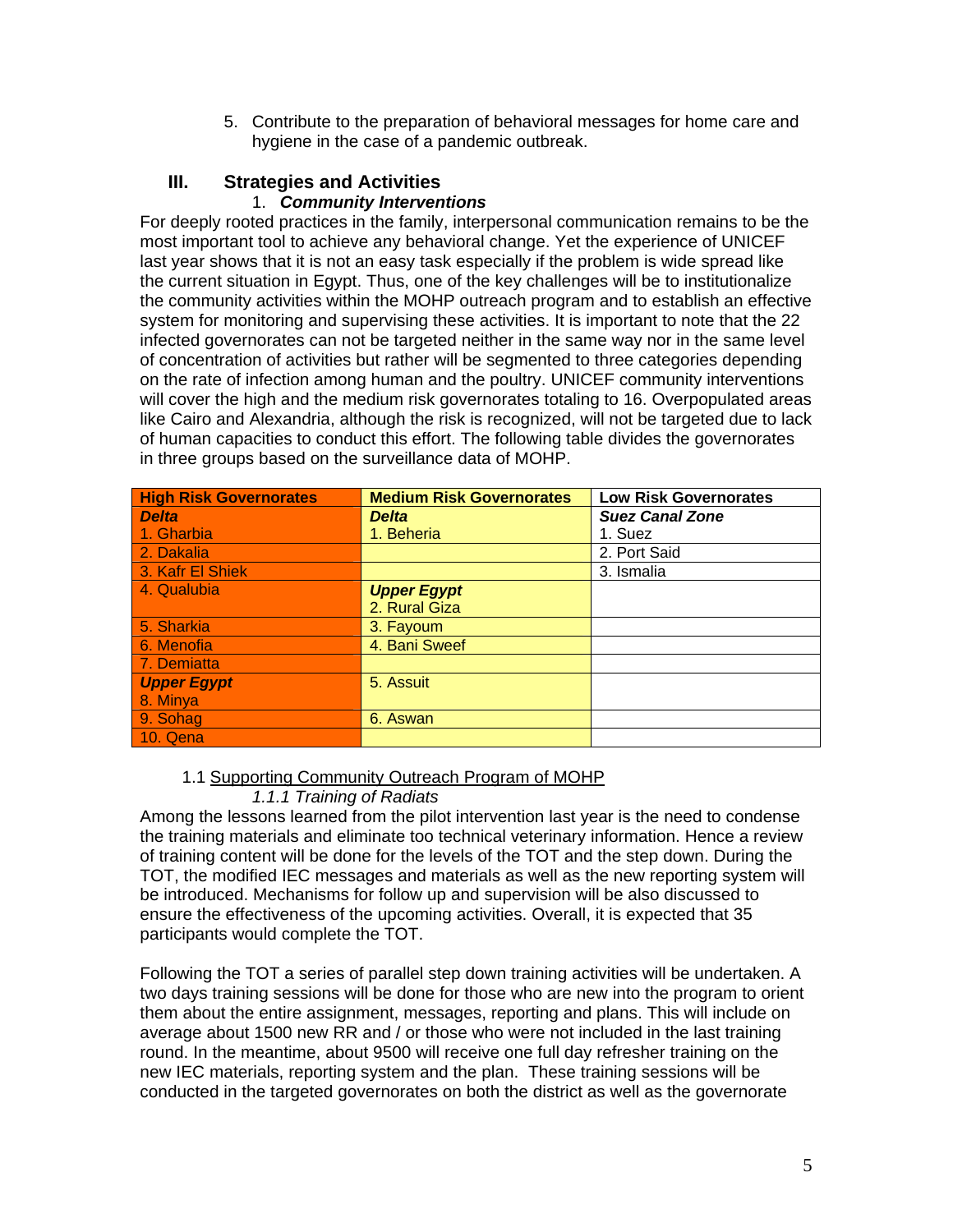levels. As a result of this exercise it is expected to train about 11,000 Raidat in the 16 governorates.

### *1.1.2 House to House education*

The key tool in the house to house education component to address behavioral change would be through the radiates refiat (community workers) (RR) program of MOHP. There are more than 4000 enrolled RR in various locations in Egypt, who were trained under the last phase of the intervention and their role was quite evident from the community assessment study. However, the study highlighted the need to sustain their role over time to ensure any change in behavior. Refresher training will be provided to both RR and volunteers to update their information and their capacity to use IEC materials.

*1.1.3 Institutionalization of community outreach program within MOHP*  In addition to the implementation of the above described activities on the district and governorate level, an important activity will be going in parallel on the central level. This will entail re-working the monitoring and reporting system for the radiat refiat as relevant to the community activities of avian flu and ensuring the mechanisms for effective supervision. The existing monitoring form (designed during the last pilot phase) will be reviewed along with the data base program to see the gaps, loop wholes and improve on the quality of the form to become more effective for reporting of activities.

### *1.1.4 Community mobilization and education*

The role of natural, political and religious leaders in every community is indispensable especially in hierarchical communities. Thus, one of the most important entry points to the success of the community education program would be to target the influential of this community and ensure their full commitment and support. This will be achieved by holding at least two meetings on the governorate level (for high and medium risk governorates) during the intervention time to ensure the continuous dialogue among the different parties on the community level. Coordination with the church on the central level as well as the Ministry of Awakaf will be done to maximize the standardization of activities done with the religious leaders. Community leaders' role will be to keep the issue on the community agenda, disseminate key messages to their constituencies and create a strong network should a pandemic breaks that can be easily accessed.

### 1.2 Community Awareness Campaign

To echo the community outreach and education (described above) a strong community awareness campaign would be needed in the high and medium risk governorates<sup>4</sup>. The key messages will be placed on large billboards in the populated areas like markets, bus stations and train stations. In addition, all health clinics, post offices and schools (explained below) will be branded with the same messages. Covering the community through different channels with the same messages is expected to have an effect on the knowledge and attitudes of the targeted public. In addition, other social marketing techniques will be used to reach out for the public especially in remote areas to ensure their understanding of the problem. *(Please refer to attached presentation on media consumption habits of the target population.)*

### 1.3 School Program

 $\overline{a}$ 

School is a very important forum to reach children. Although, it will be difficult to expect that schools will administer special educational activities related to avian flu, simple

<sup>&</sup>lt;sup>4</sup> Scale of the intervention is subject to availability of funds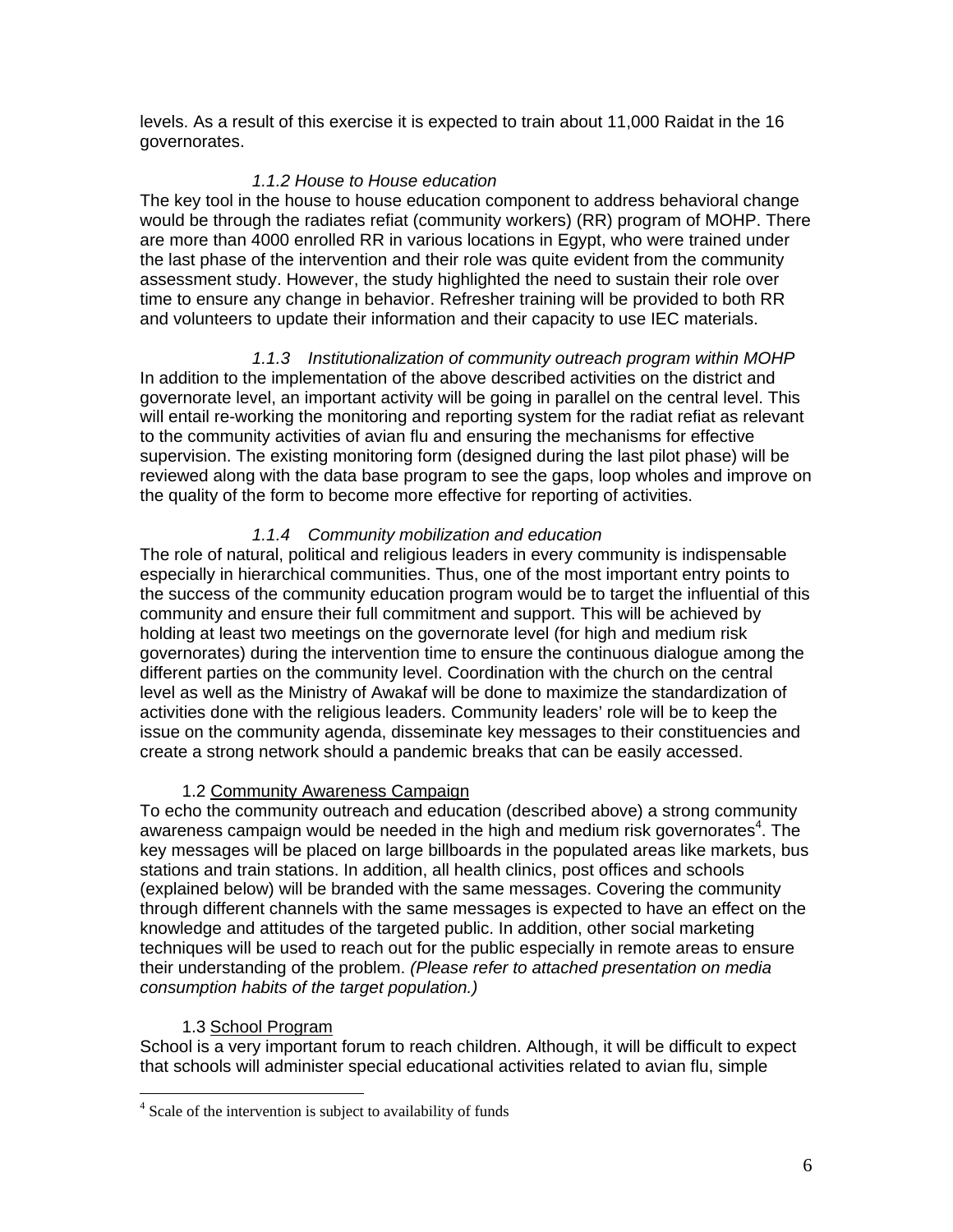things like announcements in the morning lines, hanging posters in the corridors, stickers in the bathrooms and distributing simple stories can keep the key messages remembered. Such an effort will be done nation wide (at all levels of the infected governorates) and will be coordinated through the central departments of the Ministry of Education. In the meantime, working with the authority of adult education will be another avenue to reach out for men and women at the targeted areas. Initial contact with the responsible officials will make this initiative quite promising.

### 1.4 IEC Materials: Review, Production and Distribution

Although most of the IEC materials produced under the last intervention where completely distributed and positively received, before deciding on the set to be reprinted or the new ones to be produced two steps are important. First, a quick assessment of the audience feedback (community and schools) to realign the IEC materials and second a review of the messages based on the completed research. The review will range from selecting fewer messages, changing drawings / presentations to quality of papers and quantities produced to cover the intervention sites. In this effect, an effective distribution plan to reach out the targeted places / institutions will be quite critical as well as following up on distribution. It is clear that some produced materials will not be done again (Toc Toc Stickers) as all field reports indicated they were not effective. However, others are obviously going to be re-used and new ones will be added. The tentative list include:

- a. Community flip chart
- b. Community educational video
- c. School posters and stickers
- d. School educational video
- e. Social marketing materials (signs in markets, billboards in busy areas, walls, bus and train stations signs….etc.)

### *2. Media as a Change Agent*

 $\overline{a}$ 

Findings of research showed that media is the most important source of information for Avian flu as well as other health related issues. Therefore, any intervention would have to take into account a role for the media if the other components are to be effective. Not only does mass media (especially TV) has a wide reach to most of the areas targeted in this intervention but also it is a cost effective mean. Prior to the initiation of any activity a full plan will be set along with the specific targeted programs / placement and their cost to establish a cost benefit formula for the invested resources into this strategy.<sup>5</sup> *(Please refer to attached presentation on media consumption habits of the target population.)*

The two main activities under the media component include capacity building and media targeted campaign:

### 2.1 Media Partnership and Capacity Building

Media professionals have clearly moved a long way in the style and quality of reporting of avian flu. Still the issue is dealt with from the news perspective only. In other words it is only reported when a case is suspected or confirmed. However, there is need to continue bringing up the issue through the media beyond reporting of cases. Thus, new media framing of avian flu will be important to maintain minimum interest of journalists (print and broadcast). This will be also useful to have the right platform for pandemic

<sup>5</sup> A comprehensive set is currently under development with the support of Iraq office communication officer, Ms. Ban Dhayi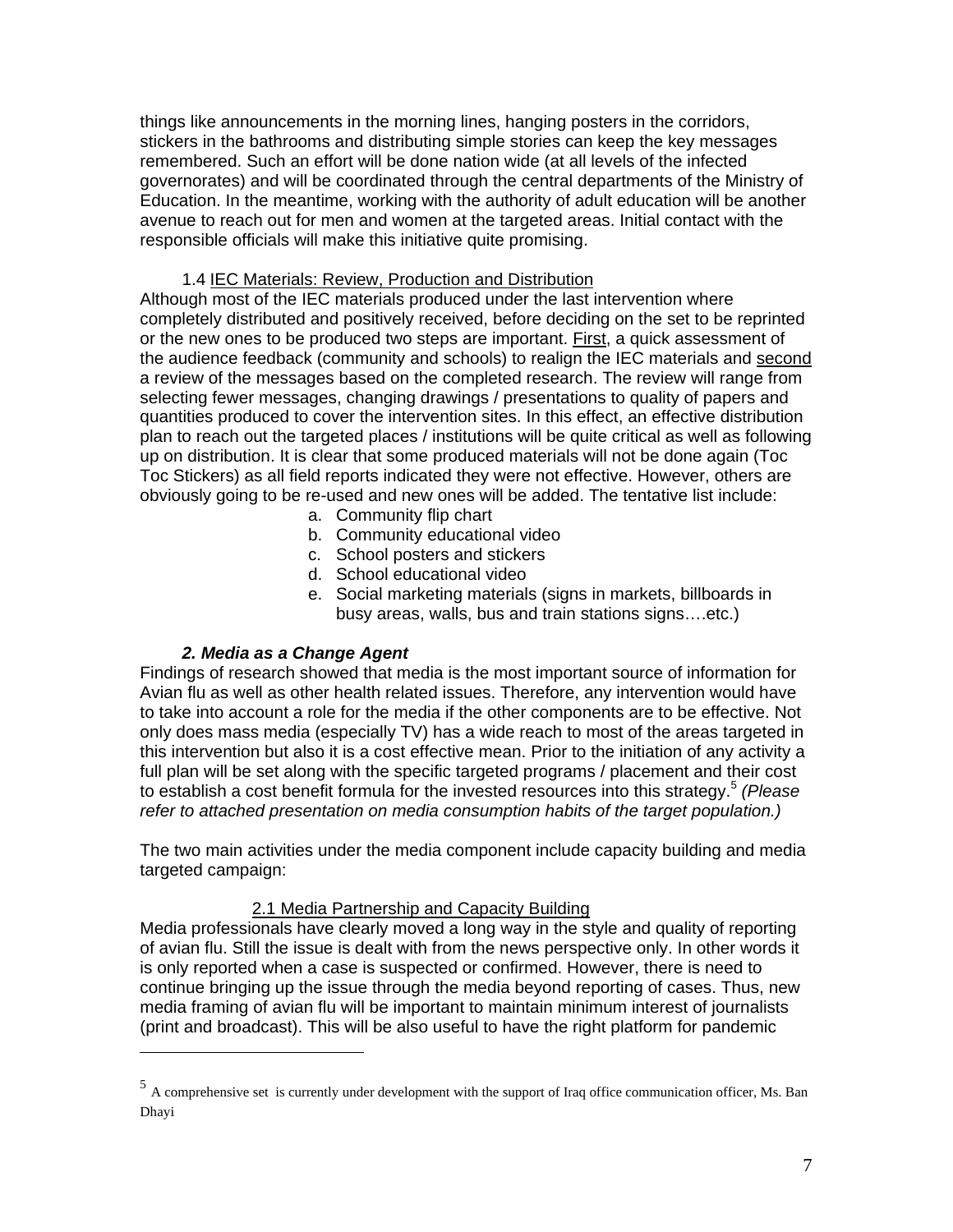preparedness and awareness among this important group. But to achieve this, several steps are required:

#### 2.1.1 *Media roundtable:*

A core group of interested editors and senior journalists will be invited for a roundtable discussion on this subject. Relevant materials will be prepared and shared in advance for discussion during the roundtable. Among the materials shared would be an analysis of media handling of avian flu with a review of newspapers, pages, names of journalists and space provided to the subject. In addition to the orientation achieved as a result of this roundtable, two other outcomes are expected. One is to have two or three volunteers who can work with UNICEF on the preparation and implementation of the training workshop to follow. Those volunteers will be recruited as consultants / resource persons to prepare and undertake the workshop and to share their professional practical experience with the participants of the workshop. Second is to brainstorm and finalize a list of the potential participants for the workshop. Finally, this core group will be the basis for a journalist's network on AI.

#### 2.1.2 *Media workshop*:

This activity will aim at presenting AI information in a mixed package with practical tools for better journalistic standards. It is expected that at least 40 participants will attend this training workshop. In addition to the direct benefit and learning experience that the participants will gain as a result of attending, each participant will set his/her follow up actions after the workshop.

#### *2.1.3 Media materials:*

Research studies completed as well as other important information on the web will be transformed in a media friendly package and will be communicated frequently and effectively to media professionals.

#### *2.1.4 Media follow up:*

For the success of this initiative, all the individual plans of the participants would have to be followed up with them. Continuous support with information as well as other rounds of "brown bag" seminars would be convened on regular basis to keep the link with the group.

#### *2.1.5 Media analysis:*

All the printed / broadcasted materials will continue to be filed and analyzed. A final content analysis review will be done by the third quarter of 2008 in addition face to face interview with some of the media professionals who have been part of this initiative to assess its outcomes.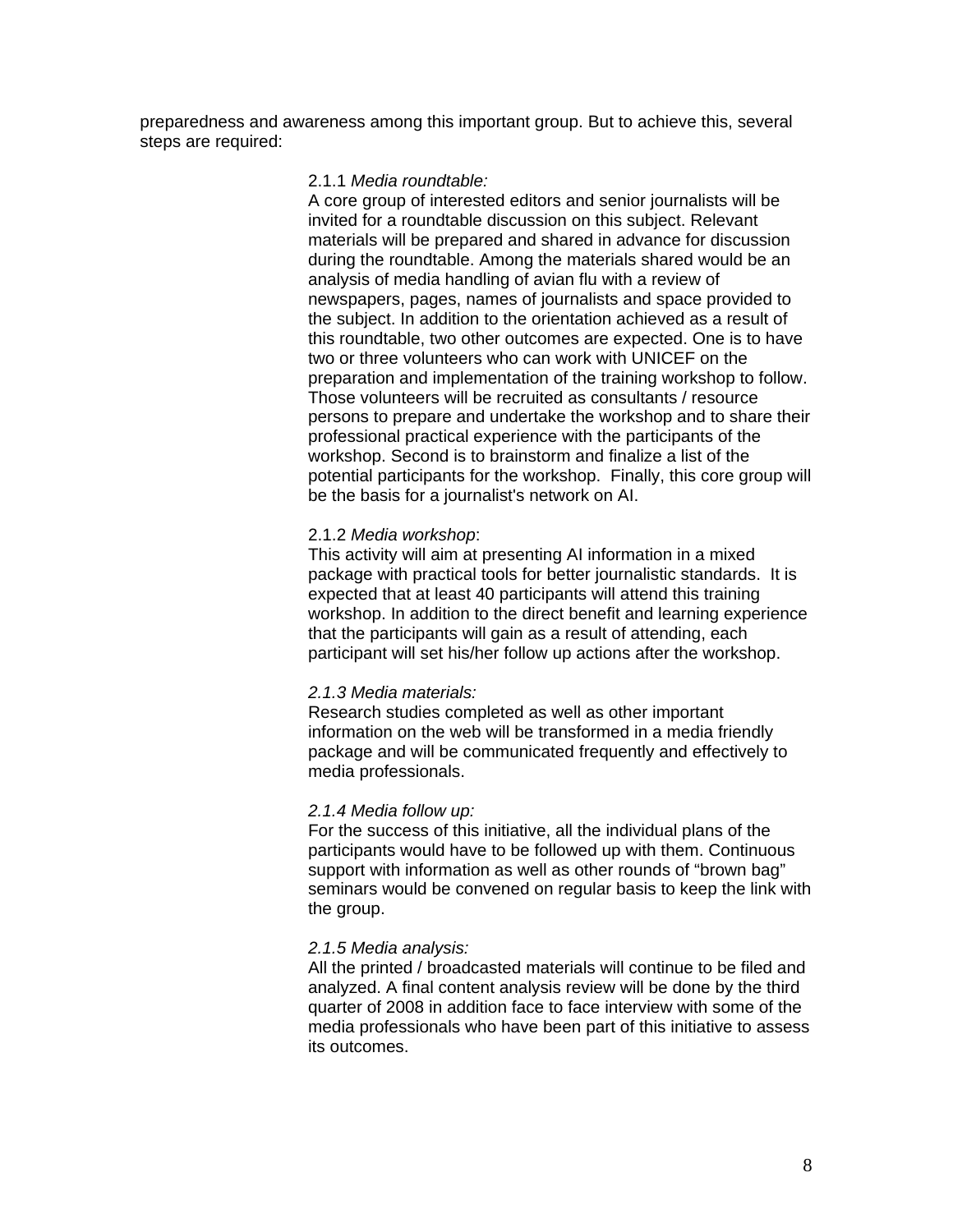### 2.2 Targeted media campaign

As mentioned above, TV is an important mass media channel that can easily reach out to millions of Egyptians. Evidence from other successful initiatives like polio is showing that it is instrumental to support any community intervention with media programs whether in the form of programs, spots or other visuals. The changing media habits of Egyptians (almost 50% are watching satellite channels) and the high cost of airing any spots on national TV, will make it cost beneficiary to target satellites as much as national TV.

If funds become available and given the specificity of the media habits, the focus should be on placing information in some of the following channels / programs: channel 1 & 2 of (national TV) especially on "El Bet Betak" program, Rotana cinema (Free Satellite movie channel) "El Ashera Massan" (Dream 2 / Satellite free channel), and EL Mehawr "90 minutes" program (Free Satellite channel). Initial contacts with channel officials is indicating a good possibility to have free airing of some of the materials and a possible reduced rate for long term placement of educational messages. The format of the materials can be either a short 15 seconds educational messages, "key practices reminders" and / or news program and interviews with the public. Suggested formats collected from the media professionals and journalists under item 2.1 will be also considered.

Radio (especially El Quran El Kareem) could be another important medium to be utilized since the reach of this station is more than 80% among those who listen to the radio (27%) as well as El Bernamg El Am and Nogoom FM.

### *3. Research*

The completion of the two research studies (baseline national survey and the qualitative post assessment community study) has been an important addition in empirically understanding public knowledge, attitudes and practices vis-à-vis the issue of avian flu. Such initiatives were highly appreciated by all partners and have also added to the body of knowledge on the subject not only for planning and programming of activities but also the global understanding of the situation. However for the research initiative to become more systematic the following is suggested:

### 3.1 Partners Research Group

The review process of the baseline survey brought together different partners concerned with the issue around the table and convened by UNICEF. They included MOHP, MOA, MOE, CHL and USAID, and various UN agencies. This group can meet on ad hoc basis to achieve the following tasks over the next six months:

- 3.1.1 Review the behavioral indicators and agree upon a composite index for knowledge, attitude and practices that can be referred to and used systematically. This composite index can be also used in the next DHS round and will become the reference for other countries as well.
- 3.1.2 Agree on the relevant questions related to communication, KAP and avian flu and identify the needed questions to be asked some they don't exist.
- 3.1.3 With the support of the M&E unit in UNICEF, establish a data bank and a bank of questions and provide access to partners for such information.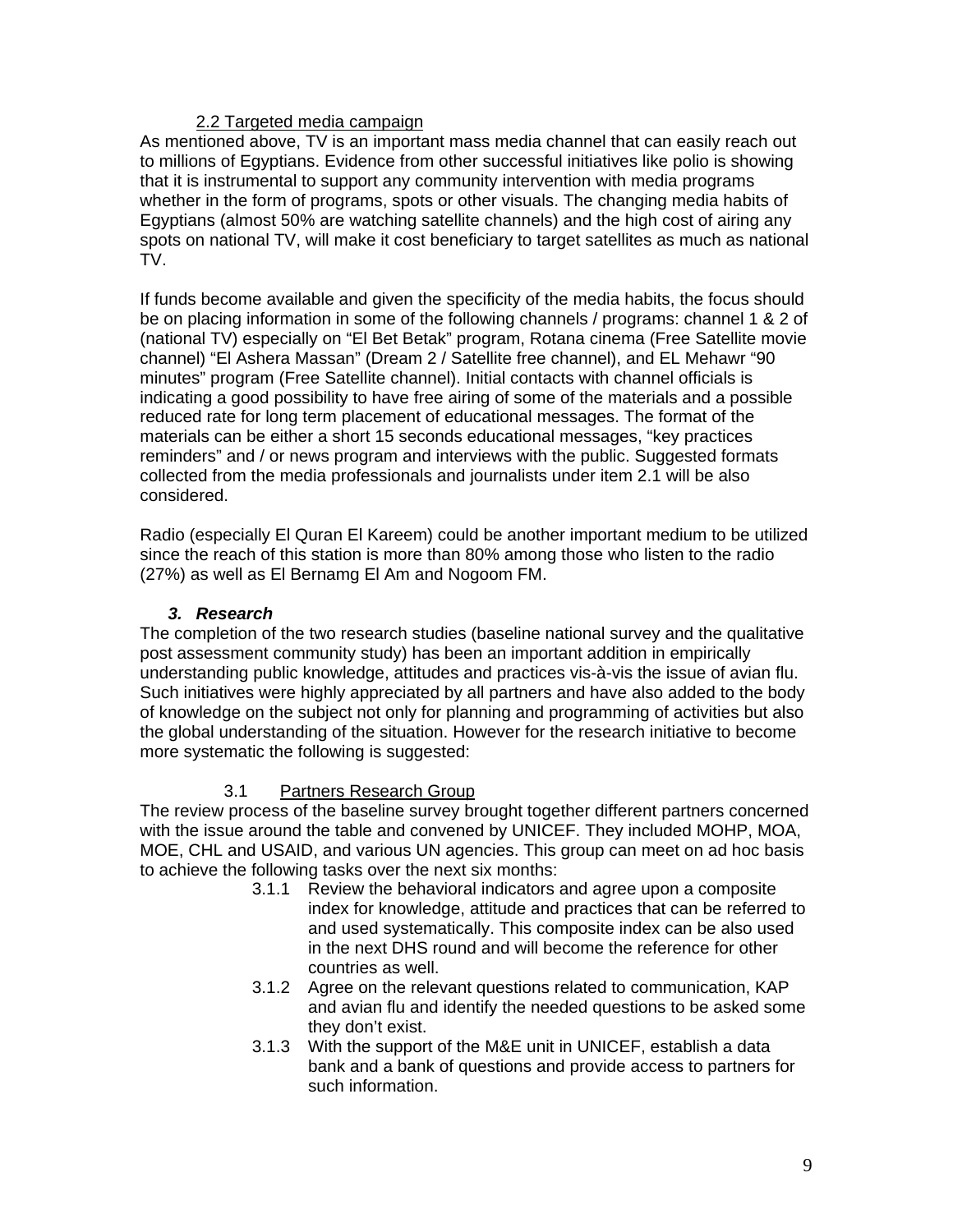# 3.2 Assessing the Outcome of the AI Communication Intervention

By the end of Q2 or early Q3 of 2008, it will be important to undertake another survey round to assess the impact of the communication intervention. This exercise will be based on the baseline survey completed and will take into account the indicators index developed.

### 3.3 Conduct an audience feedback assessment of the IEC materials produced.

## *4. Pandemic Preparedness*

UNICEF will work closely with MOHP and other partners like IDSC in supporting the GOE in its planning process of communication interventions as related to the pandemic of avian flu. UNICEF will also provide technical support in the review of communication materials produced for the pandemic.

### 4. 1 Controlling Public Panic Qualitative Study

As part of the pandemic preparedness UNCIEF will encourage national counter parts like IDSC and MOHP to conduct a special small scale qualitative study that will look into possible public opinion reactions and panic issues in the case of the pandemic. Such a study should offer prediction and guidance on possible public reactions and means to control. The study way will also help to guide the planning of the pandemic communication plan and materials, especially as related to home care practices in the case of pandemic, expected support, community needs, readiness….etc. It is important to note that conduct of such a study should be done quite carefully given possible hesitance to avoid raise any counter criticism or negative media coverage. Yet the value of the expected results worth supporting the effort.

### 4. 2 Review of Countries' Communication Experiences in Pandemic **Preparedness**

UNICEF Egypt's office will liaise with UNICEF HQ to host a communication meeting in the early of 2008 with the possibility of co-organization with WHO to review communication preparedness plans of various at risk countries. Such an opportunity would offer MOHP and possibly other concerned ministries the chance to learn from other countries experience and adapt successful initiatives.

### **IV. Documentation, Monitoring, and Evaluation**

The following activities will be undertaken to ensure the effective planning, monitoring and evaluation of the above described activities:

- 1. Draft a logical framework for the intervention with the support of the M&E unit to derive to key results and indicators to measure these results.
- 2. Devise the monitoring tools and benchmarks for the project implementation plan and review these benchmarks regularly with the M&E unit.
- 3. Undertake a final assessment of the project intervention while taking into account the survey outcomes (both baseline and the proposed  $2<sup>nd</sup>$  survey and the qualitative community study)
- 4. Undertake a special review of the institutional capacity of MOHP / RR program at the beginning of the intervention so as to properly design the institutionalization component described under item 1.1.4. By Q3 of 2008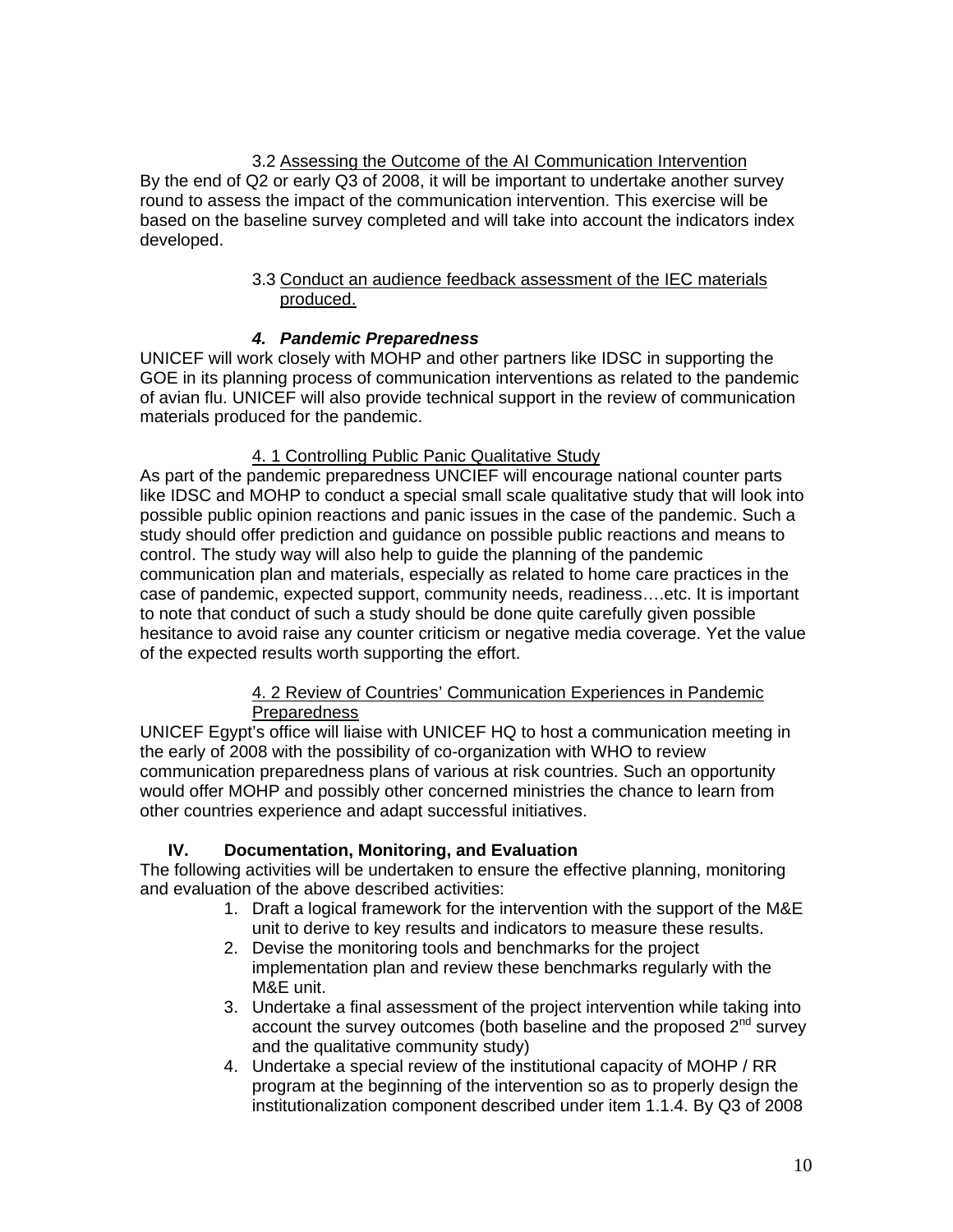conduct an in-depth assessment of the institutional capacity to see any development on this front.

- 5. Conduct a content analysis of the media (print and broadcast) to compare quality of the content as result of the media initiative described above.
- 6. Undertake a photo and video documentation of activities in the field and develop relevant human interest stories, web stories and other informative forms of communication to disseminate to the public about the intervention.

### **V. Limitations and Challenges**

The government of Egypt has shown a positive level of transparency in its handling of the Avian Influenza with relatively a timely and accurate sharing of the information on avian flu cases and/or human cases including mortalities. Yet, on the macro level a number of challenges remain to hinder the effective containment of the disease and hence would affect any effort such as the one in hand. While, Egypt has a lot of opportunities to seize that can make this battle against the virus another public health success, there are major challenges that need to be seriously addressed. Among these is the dense population in many of the infected areas, lack of bio-security measures among many of the infected farms, compensations issues and the weak government capacities on some fronts to contain the virus. More risks and challenges include:

### *On the Political level*

- Some socio-political issues most recently surfacing like the water shortage and quality in many of the high and medium risk governorates where some of the activities of this work plan will be implemented may make any community effort a difficult operation. Security forces have been used in several instances to end civil anger against the government, which makes the overall environment not quite favourable for such intervention.
- The of airing of TV materials on avian flu remains to be a concern especially that MOHP and CHL are now paying 50% fees to national TV authorities to get the materials aired. Prime time placement is not still granted. This again shows that various government bodies are not in full synchronization and may not have the same commitment level.
- There is still inconsistency in the enforcement of plans and decisions made regarding live markets and poultry shops.
- The role and decisions made by the High National Committee are not as visible as they used to be. This is putting some questions around the perceived weight of the decisions made and their follow up mechanisms.

### *On the Program and Management level*

- The national communication plan need to be urgently updated to reflect a common media strategy that brings different players together and streamlines the information flow between the different involved agencies, the government and the public.
- Coordination among government organizations especially MOHP, MOA, MOE and Ministry of Environment still to be considered especially for scaled up interventions like the community component in hand.
- Coordination and agreeing on leading agencies for different components among the donors and UN partners and the government can be another challenge.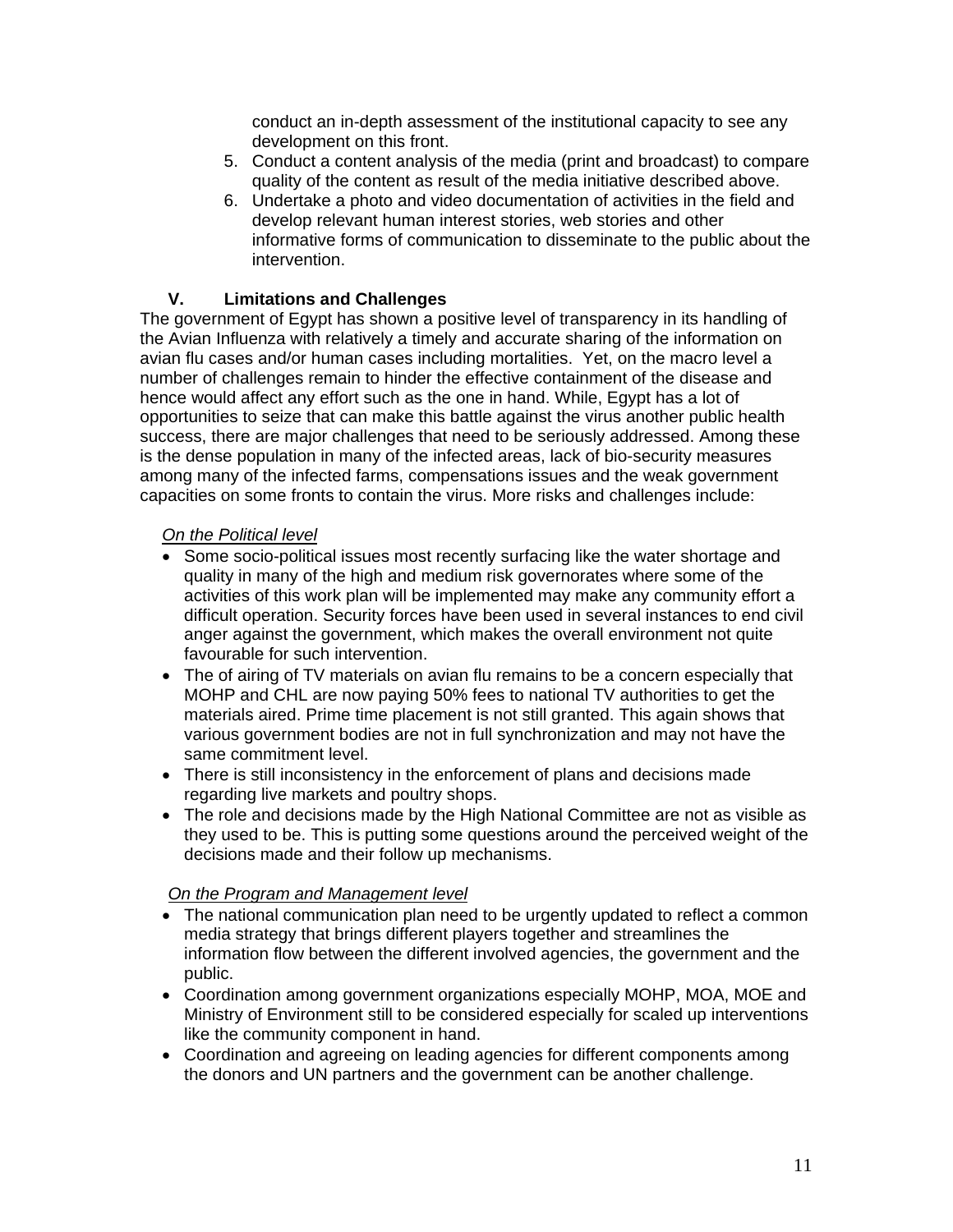### *On the public / socio-economic level*

- The widespread practice of home breading of poultry as well as the public ignorance of basic safety measures to protect themselves is clearly a problem.
- Widespread habit of engaging children in the breeding process is a potential threat.
- Limited trust and lowered credibility in the government as mentioned above.
- Given the macro picture of having most of the affected families from among the poorest segments of the population who are mostly illiterate and greatly depend on poultry as a source of income and nutrition, the change of practices will be encountered by some resistance especially with the lack of clear guidelines that can lead the public practices in this area to safer behaviors.
- Lack of adherence to policy actions taken on the central level sets the public mind to be more on the relaxing mode rather than the alert mode which leads many families to carry on with their current unsafe practices and endanger their health and the larger community health.

### **VI. Coordination with Partners and Possible Joint Programming Opportunities with other UN Sister Organizations**

As part of this coordination process, UNICEF will continue to act as an active member of the ad hoc communication committee chaired by MOHP. UNICEF will work with other partners and MOHP to revise the national communication plan for avian flu for 2007 – 2008 to reflect the key areas of implementation for each partner and to reflect the complementarities and to avoid overlap. The communication committee is expected to be the forum for sharing of information and coordinating of lead agencies, areas of intervention as well as messages to be devised. In the meantime, for the specific UNICEF / MOHP related activities (like the review of IEC materials under item 1.4 and the research component under item 3.1) relevant partners will be invited to participate in these activities to solicit their feedback as relevant.

Initial discussions with partners especially UN sister organizations (WFP, WHO, FAO and UNDP) is showing a positive interest to seize possible opportunities to collaborate in the undertaking of some of the listed above activities. The following table is outlining the possible collaborative opportunities as result of this discussion. Yet the final agreement on this list is pending each agency's review of plans and available resources. Other agencies are interested to utilize available tools especially as related to research and IEC to program their activities like UNHCR.

| Agency      | <b>Possible Areas of Collaboration</b>        |
|-------------|-----------------------------------------------|
| <b>WHO</b>  | Media Partnership and Capacity Building (2.1) |
| <b>WFP</b>  | Community Interventions (1.1)                 |
| <b>FAO</b>  | Community Interventions (1.1)                 |
| <b>UNDP</b> | Pandemic Preparedness (4)                     |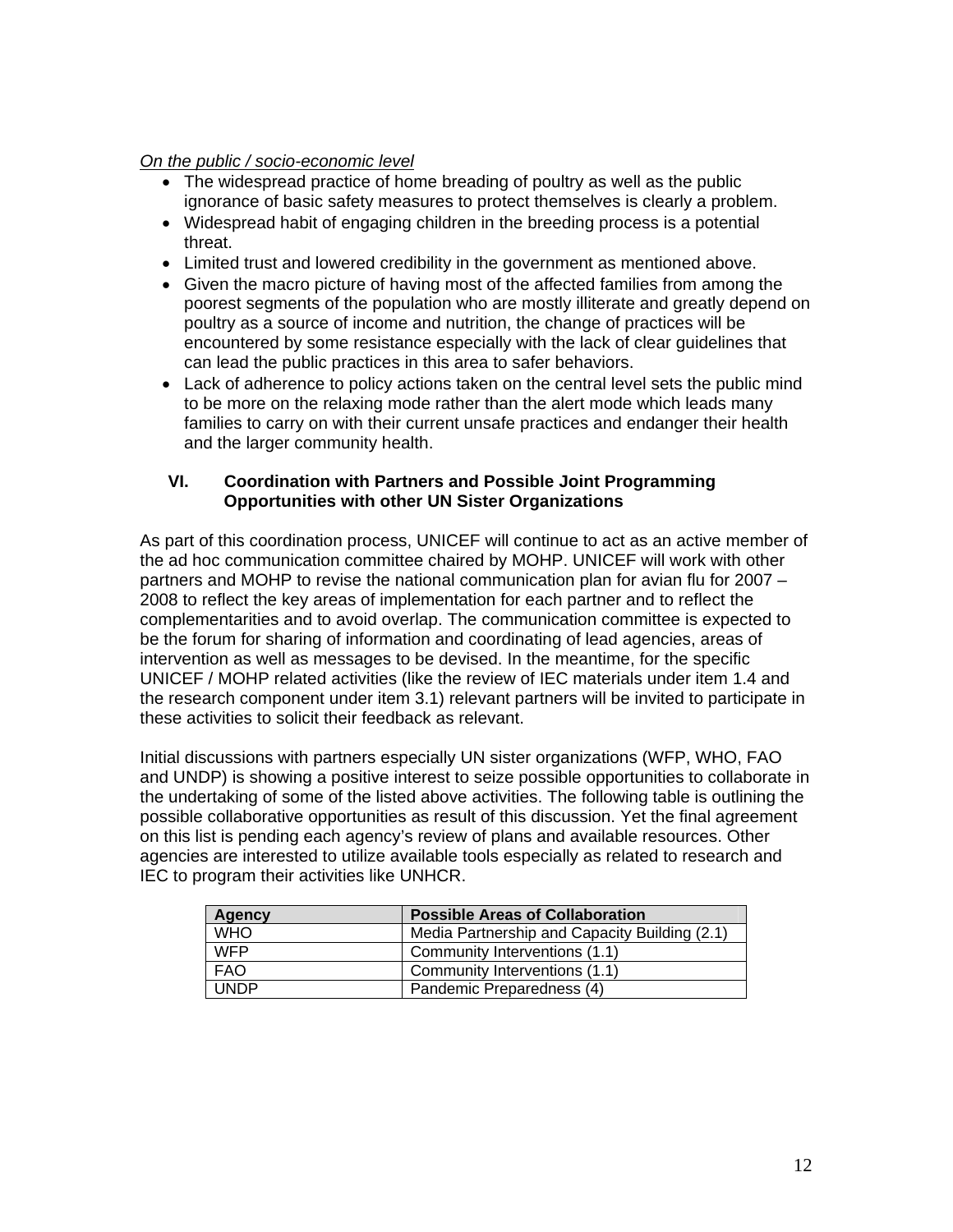### **VII. Management of Activities**

The following table summarizes the distribution and management of activities on various levels (central, national, and sub-national) and the responsible implementing partner(s) and the agency(s) the activities are being coordinated with:

| <b>Activity</b>                                 | <b>Central</b>           | <b>National</b> | High        | <b>Medium</b> | Low         | <b>Main Implementing</b>       | In            |
|-------------------------------------------------|--------------------------|-----------------|-------------|---------------|-------------|--------------------------------|---------------|
|                                                 | Level                    | Level           | <b>Risk</b> | <b>Risk</b>   | <b>Risk</b> | <b>Agency / Partner</b>        | Coordination  |
|                                                 | <b>of</b><br><b>MOHP</b> | (All<br>Gov.)   | Gov.        | Gov.          | Gov.        |                                | with          |
| 1. Community                                    |                          |                 |             |               |             |                                |               |
| <b>Interventions</b>                            |                          |                 |             |               |             |                                |               |
| 1.1 Community                                   |                          |                 |             |               |             | <b>MOHP</b>                    | $FAO - WFP -$ |
| <b>Outreach Program of</b>                      |                          |                 |             |               |             |                                | <b>CHL</b>    |
| <b>RR</b> at MOHP                               |                          |                 |             |               |             |                                |               |
|                                                 |                          |                 |             |               |             | <b>MOHP and Ministry</b>       | $FAO - CHL -$ |
| 1.1.1. Community                                |                          |                 |             |               |             | of Awkaf, Church,              | <b>WFP</b>    |
| mobilization                                    |                          |                 |             |               |             | <b>NGOs</b><br>MOHP + Expert   | FAO - WHO     |
| 1.1.2 Training of RR                            |                          |                 |             |               |             | <b>Trainers</b>                |               |
| 1.1.3 House visits                              |                          |                 |             |               |             | <b>MOHP</b>                    |               |
| 1.1.4 Institutionalization                      |                          |                 |             |               |             | $MOHP + Individual$            |               |
| of outreach program                             |                          |                 |             |               |             | Consultant                     |               |
| 1.2 Community                                   |                          |                 |             |               |             | Media / marketing              |               |
| <b>Awareness campaign</b>                       |                          |                 |             |               |             | Agency                         |               |
| 1.3 School Program                              |                          |                 |             |               |             | <b>MOE</b>                     |               |
| 1.3.1 Coordination with                         |                          |                 |             |               |             | <b>MOE</b>                     |               |
| <b>MOE</b>                                      |                          |                 |             |               |             |                                |               |
| 1.3.2. Agreeing on                              |                          |                 |             |               |             | <b>MOE</b>                     |               |
| messages and                                    |                          |                 |             |               |             |                                |               |
| distribution plan                               |                          |                 |             |               |             |                                |               |
| 1.4 IEC materials                               |                          |                 |             |               |             | MOHP and partners              | All partners  |
| 2. Media as a change                            |                          |                 |             |               |             |                                |               |
| agent                                           |                          |                 |             |               |             |                                |               |
| 2.1 Media partnership                           |                          |                 |             |               |             |                                | <b>WHO</b>    |
| and capacity building<br>2.1.1 Media roundtable |                          |                 |             |               |             | <b>UNICEF</b> and media        | MOHP and      |
| discussion                                      |                          |                 |             |               |             |                                | <b>MOA</b>    |
|                                                 |                          |                 |             |               |             | agency<br><b>UNICEF, media</b> | MOHP and      |
| 2.1.2 Media Workshop                            |                          |                 |             |               |             | agency and WHO                 | <b>MOA</b>    |
| 2.1.3. Media materials                          |                          |                 |             |               |             | UNICEF and WHO                 | <b>WHO</b>    |
| 2.1.4. Media follow up                          |                          |                 |             |               |             | <b>UNICEF</b>                  |               |
| 2.1.5 Media analysis                            |                          |                 |             |               |             | <b>Individual Consultant</b>   |               |
| 2.2. Targeted Media                             |                          |                 |             |               |             | Media production               | CHL           |
| Campaign                                        |                          |                 |             |               |             | house and MOHP                 |               |
| 3. Research                                     |                          |                 |             |               |             |                                |               |
| 3.1.1 review of                                 |                          |                 |             |               |             | <b>UNICEF</b> and partners     | All partners  |
| behavioral indicators                           |                          |                 |             |               |             |                                |               |
| 3.1.2 agree on relevant                         |                          |                 |             |               |             | <b>UNICEF</b> and partners     | All partners  |
| questions                                       |                          |                 |             |               |             |                                |               |
| 3.1.3 establish a data                          |                          |                 |             |               |             | UNICEF and a                   | All partners  |
| bank                                            |                          |                 |             |               |             | research agency                |               |
|                                                 |                          |                 |             |               |             | <b>IDSC / MOHP</b>             | UNDP and      |
| 4. Pandemic support                             |                          |                 |             |               |             |                                | <b>WHO</b>    |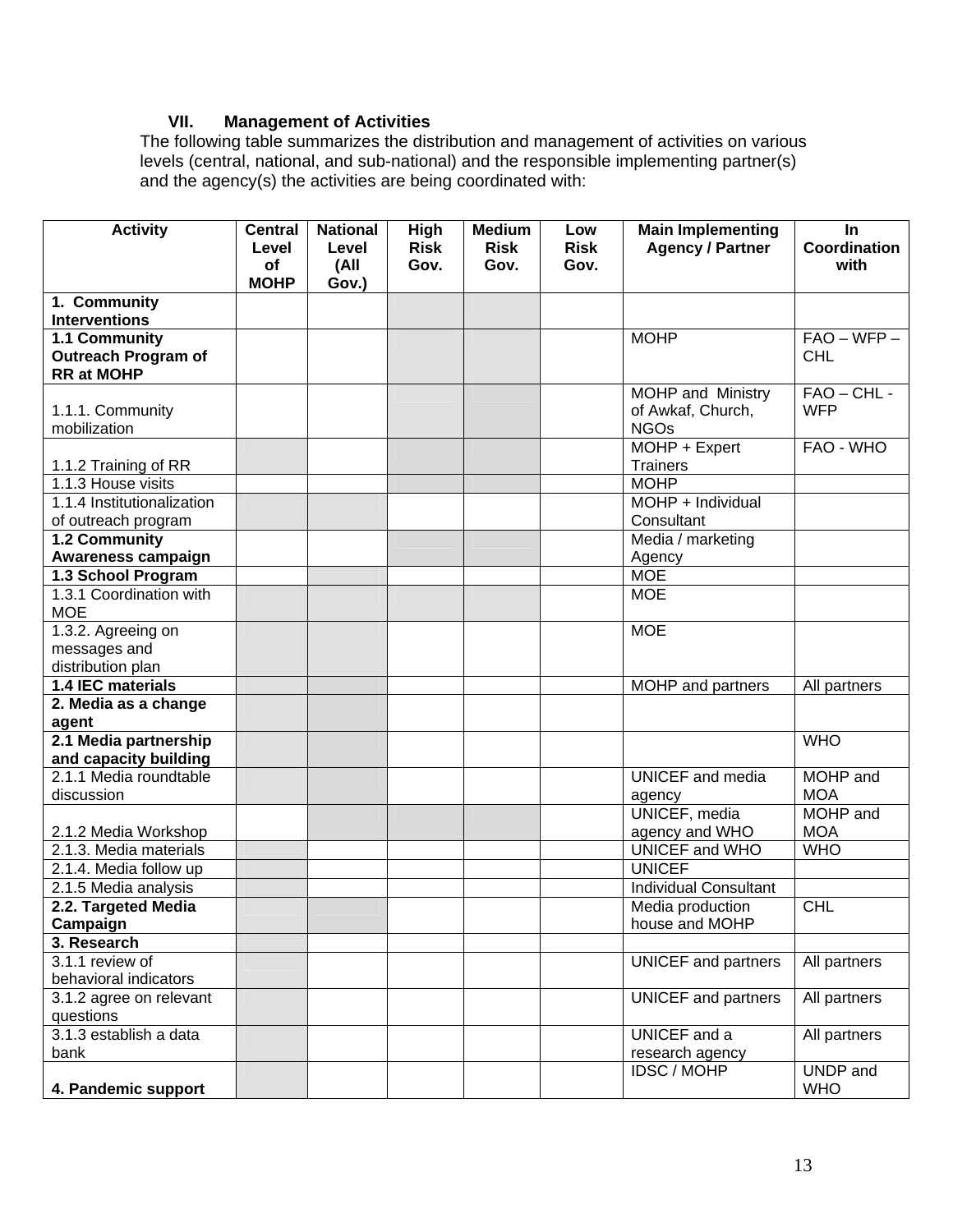A detailed management system has been already schemed for the component of community intervention with MOHP who is the most concerned partner in implementing this part of the plan. Internally within UNICEF, the entire management and accountability of this strategy and plan falls within the responsibility of the Program Communication Specialist (Sahar Hegazi). Program Communication Specialist will be in charge of managing the components number 1, 3 and 4 with the support of UNICEF NOA field coordinator (Dr. Khaled Darwish) and the Program Communication Assistant (Ms. Heba Abdel Hady). Additional support of one project officer (NOB/OR to be recruited) will be needed to manage the components (1.2, 1.3, 1.4, 2.1) and contribute to component (2.2) as well.

### **VIII. Timeline**

| <b>Activity</b>                                                   | Q3<br>2007 | Q <sub>4</sub><br>2007 | Q <sub>1</sub><br>0208 | Q2<br>2008 | Q3<br>2008 | Q <sub>4</sub><br>2008 |
|-------------------------------------------------------------------|------------|------------------------|------------------------|------------|------------|------------------------|
| I. Planning                                                       |            |                        |                        |            |            |                        |
| 1. Overall UNICEF communication plan for Avian                    |            |                        |                        |            |            |                        |
| 2. Monitoring indicators for communication                        |            |                        |                        |            |            |                        |
| interventions<br>4. Preparation of contracts, PCAs and Gov. plans |            |                        |                        |            |            |                        |
| 5. Coordination with partners                                     |            |                        |                        |            |            |                        |
| <b>II.</b> Interventions                                          |            |                        |                        |            |            |                        |
| 1. Community Interventions                                        |            |                        |                        |            |            |                        |
| 1.1 Community Outreach Program of RR at<br><b>MOHP</b>            |            |                        |                        |            |            |                        |
| 1.1.1. Community mobilization                                     |            |                        |                        |            |            |                        |
| 1.1.2 Training of RR                                              |            |                        |                        |            |            |                        |
| 1.1.3 House visits                                                |            |                        |                        |            |            |                        |
| 1.1.4 Institutionalization of outreach program                    |            |                        |                        |            |            |                        |
| 1.2 Community Awareness campaign                                  |            |                        |                        |            |            |                        |
| 1.2.1 Concept and Design                                          |            |                        |                        |            |            |                        |
| 1.2.2 Implementation                                              |            |                        |                        |            |            |                        |
| 1.2.3 Feedback                                                    |            |                        |                        |            |            |                        |
| 1.3 School Program                                                |            |                        |                        |            |            |                        |
| 1.3.1 Coordination with MOE                                       |            |                        |                        |            |            |                        |
| 1.3.2. Agreeing on messages and distribution plan                 |            |                        |                        |            |            |                        |
| 1.4 IEC materials                                                 |            |                        |                        |            |            |                        |
| 1.4.1 Materials review                                            |            |                        |                        |            |            |                        |
| 1.4.2 Materials pretesting                                        |            |                        |                        |            |            |                        |
| 1.4.3 Materials production                                        |            |                        |                        |            |            |                        |
| 1.4.4 Materialist distribution                                    |            |                        |                        |            |            |                        |
| 1.4.5 materials reassessment                                      |            |                        |                        |            |            |                        |
| 2. Media as a change agent                                        |            |                        |                        |            |            |                        |